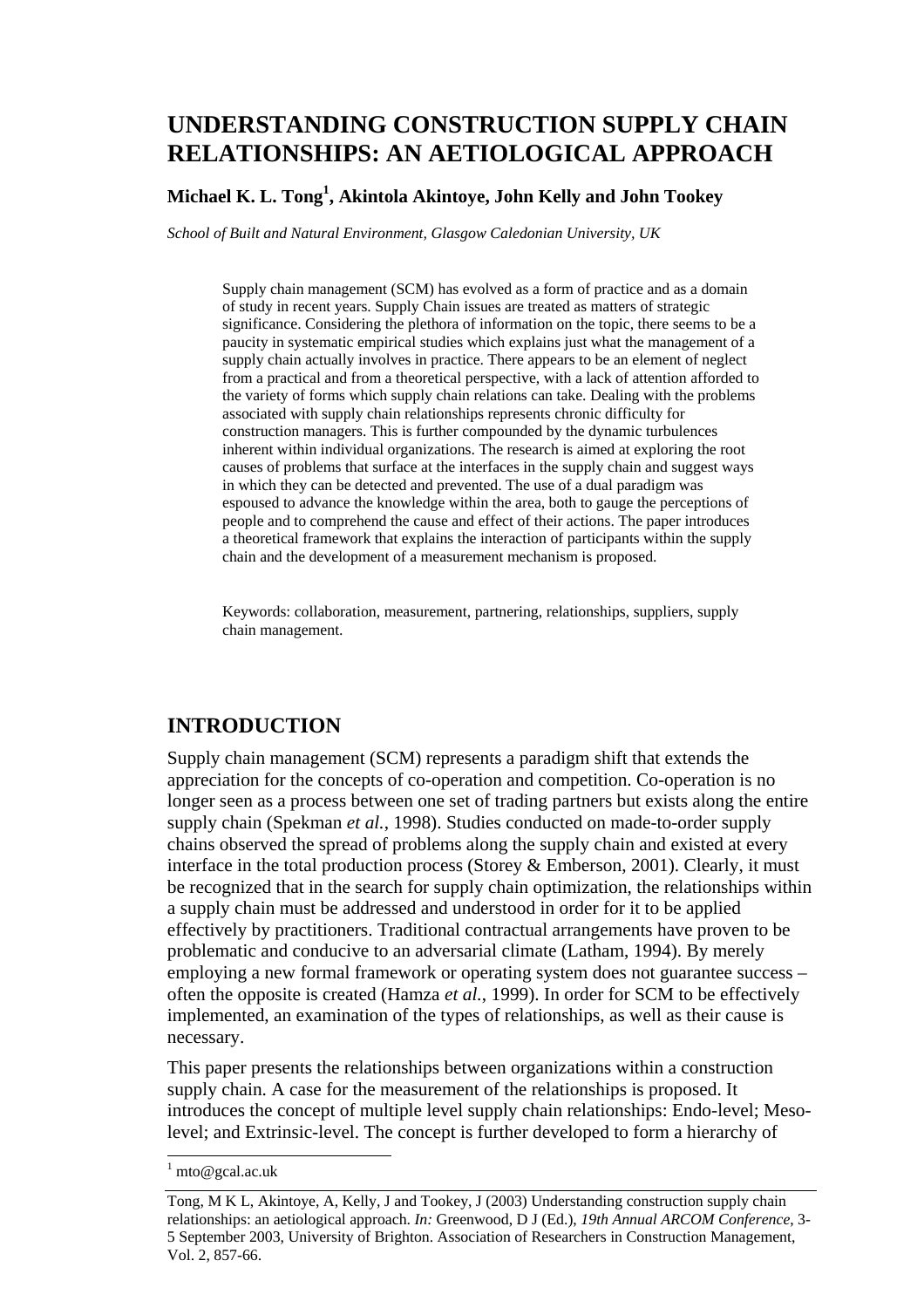relationships that allows supply chain participants to identify the type of relationship that is present, in order for the relationship performance to be measured and improved.

## **AN OVERVIEW OF SUPPLY CHAIN MANAGEMENT**

As with any management philosophy and especially ones like SCM that are still evolving, available definitions can be characterized as possessing a wide spectrum of different meanings and equally numerous applications, including those: structured around operational issues (Ellram, 1991); focused primarily on facilitating the outbound flows of inventory and information (Mentzer, 1993; Langley and Holcomb, 1992); as a channel management philosophy (Cooper, 1994; LaLonde, 1996); and as a strategic integration of trading partners (Walton and Miller, 1995). Below is just a small selection of definitions for SCM, found in various fields of literature:

*"Supply chain management is a continuously evolving management philosophy that seeks to unify the collective productive competencies and resources of the business functions found both within the enterprise and outside in the firm's allied business partners located along intersecting supply channels into a highly competitive, customer-enriching supply system focused on developing innovative solutions and synchronizing the flow of the marketplace products, services, and information to create unique, individualized sources of customer value."* Ross (1998)

*"Supply chain management is the integration of key business processes from end user through original suppliers that provides products, services and information that add value for customers and other stakeholders"*  Global Supply Chain Forum*.* 

*"The management of upstream and downstream relationships with suppliers and customers to deliver superior customer value at less cost to the supply chain as a whole"* Christopher (1998).

The number of definitions reflects the diversity of business philosophy consisting of a complex combination of concepts and applications that can be employed to respond to a myriad of problems that impact the organization both internally and externally. Although there is widespread consensus that SCM is fundamental to achieving competitive advantage, there is considerable "fuzziness" when it comes to defining exactly what the concept means, how it applies to businesses, what the benefits are, and how it may be implemented. Discussion of SCM is often shrouded in complex jargon, further inhibiting its application. The main reason for the confusion surrounding SCM derives from the fact that the concept did not enter the world as a complete body of knowledge or with proven implementation techniques. In addition to the lack of basic concurrence regarding principles and scope, it has been shrouded by the fact that it is still evolving and is being influenced by a multitude of directions as there is a constant search for new strategic business philosophies enabling them to leverage the value generating processes to be found within their network of supply partners. In this respect, SCM is in an ideal situation of providing supply chain systems with the capability to generate entirely new approaches to product and service innovation as well as being fashioned by the practical realities of identifying and creating competitive advantage. The problem is compounded by the fact that actual implementation of operational and strategic aspects of SCM has been ongoing over several years. As is often the case with new management responses to turbulent market conditions, elements of SCM have been put into practice long before there has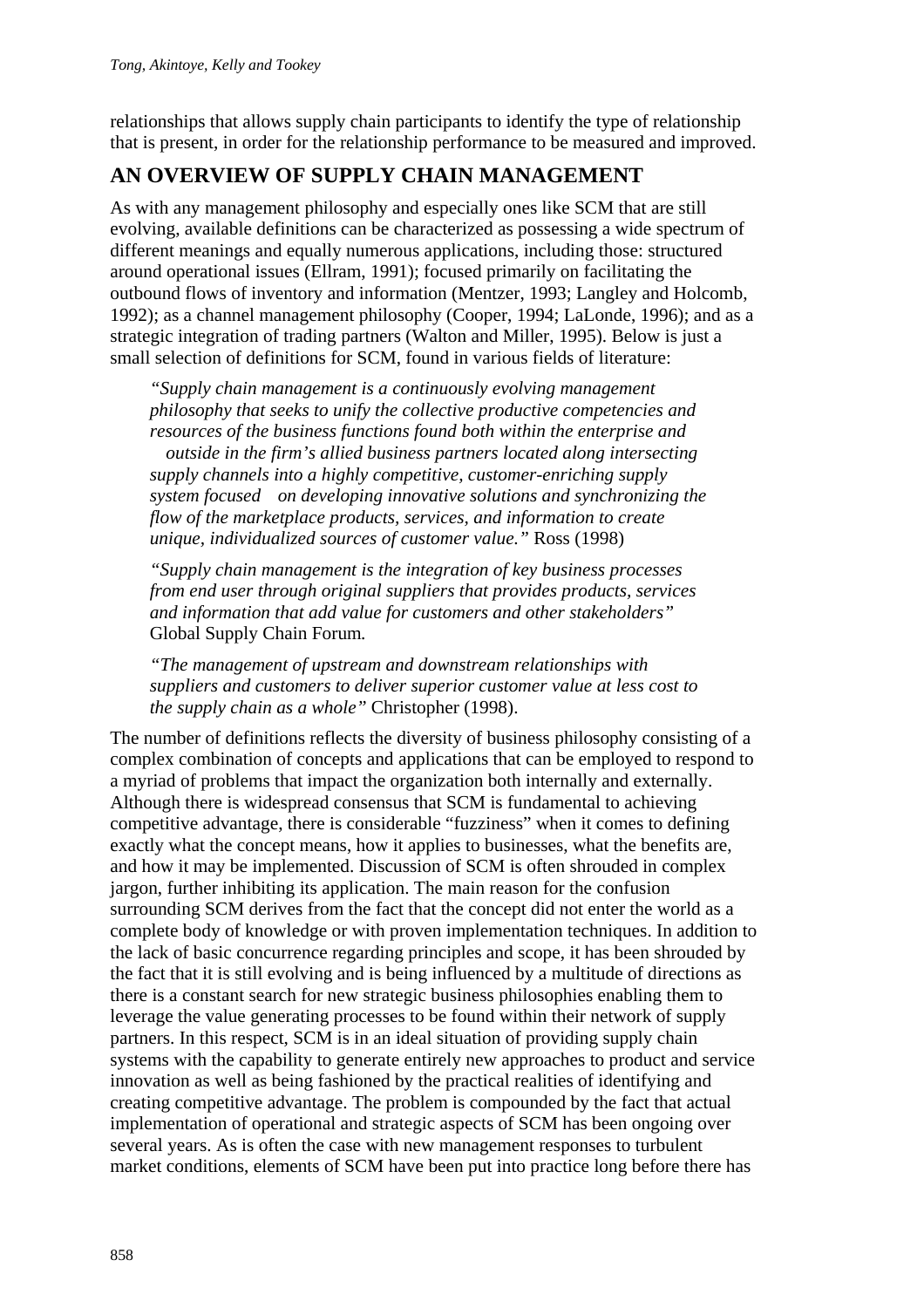been a detailed clarification of the theory. Koskela (2000) noted a distinct lack of explicit, coherent theories within the operations management discipline. This situation has evolved under the influence of the dominating paradigm within operations/production management, with the focus on abstract application of techniques and rarely involving empirical or theoretical studies. Many practitioners have developed a negative attitude to theory, equating it with lack of practical applicability (Filippini, 1997). In recent times, a number of researchers have begun to voice their concerns on the importance of theories (Westbrook, 1994; Filippini, 1997). Theories can help any applied scientific discipline to derive the benefits that help to explain phenomena and the relationships between relevant variables. Much of today's supply chain paradigms is based on implicit theories and could be termed 'theories-inuse' (Argyris and Schon, 1978). There are fundamental differences between paradigms in science and supply chains. Scientific paradigms are normally proposed via a scientific community, with the latter progressing through inter-organizational competition, along with the dissemination through professional bodies. In the case of the construction industry, the quantity and disparity of professional bodies induces a complex scenario. The implicit nature of much of the supply chain paradigms contributes predominantly through the inducement of myopic actions and perceived benefits in the longer term, rather than its ability to explain and predict. The resultant theories cannot be generalized or tested, with an uncertain feasibility domain making application problematic and making its diffusion to a wider community extremely difficult. In terms of the construction industry, the relevant literature on the topic of supply chain management has only been popular since the mid 1990s. Research in this area has broadly focused on:

- Industrial organization economics to better understand market structure and forces and their effect on firm and supply chain behaviour (London & Kenley, 2001).
- Analytical modelling of supply chains to improve their performance along parameters such as cost, reliability, quality and speed (Vrijhoef and Koskela, 2000).

O'Brien *et al.* (2002) suggested that both methods provide useful but ultimately incomplete solutions on their own. An interdisciplinary approach that draws from both areas is needed. The benefit of a combined perspective is evident and an interdisciplinary research agenda may be enhanced with an understanding of multilevel supply chain relationships.

## **A FOCUS ON SUPPLY CHAIN RELATIONSHIPS**

SCM may be described as an open-ended philosophy for managing companies and supply chains in which they participate. SCM is above all, a business philosophy that enables individual companies as well as participants to achieve higher levels of productivity, profit, and growth (Ross, 1998). Organizations in numerous industries have become involved with the exploration of the opportunities in terms of competitive advantage that can be gained by utilizing the core competencies and innovative capabilities that exists among networks of supply chain partners. Although the importance of the relationships that existed with suppliers and customers have always existed, it has only been recently that creating and nurturing alliances has been recognized as a critical source of strategic advantage and is perhaps today's most important competitive strategy.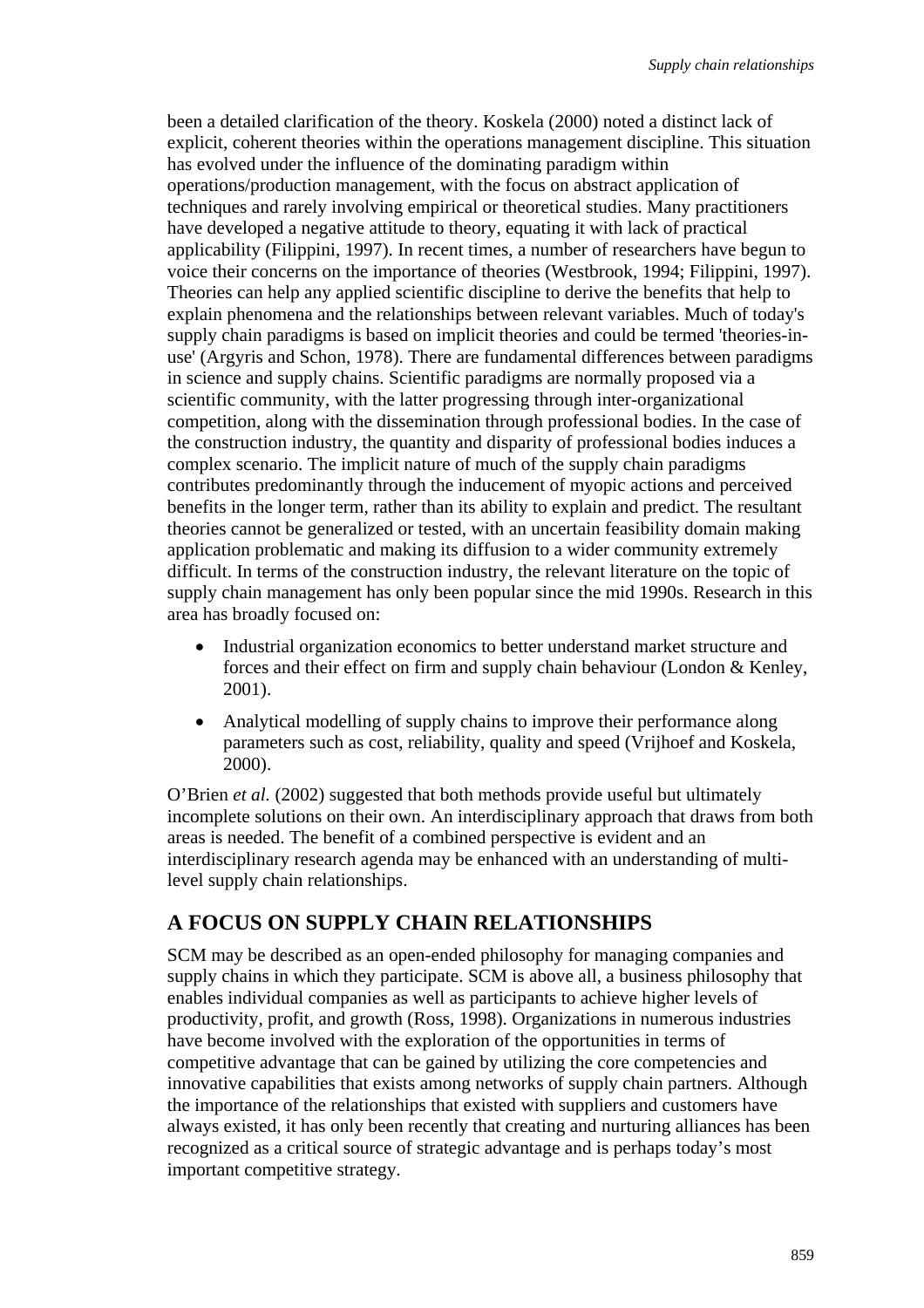The best companies have come to realize that the effective management of the supply chain has major implications for the search for new sources of process improvement. Having sustained internal advances through the use of management paradigms such as Total Quality Management (TQM), Just-In-Time (JIT), and employee empowerment, the design and manufacturing functions have become increasingly agile and lean. Sustaining the momentum of these management paradigms has necessitated the requirement for organizations to venture outward to their channels of supply and distribution in search of untapped opportunities from the total supply chain process improvements. There is increasing realization that an integrated supply chain can provide unique sources of competitive competencies. Previous management models focused on utilizing quality and improvement in tackling the internal business processes. In contrast, SCM diverts attention to the previously untapped opportunities that arise when organizations seek to combine the innovative competencies and unique resources of their external chains of customers and suppliers. Although there are still numerous organizations depending on vertical integration for the provision of competitive advantage, many organizations are divesting themselves of nonperforming functions and focusing on its core competencies. Preference is placed on supply partners who specialize in the weaker aspects of the organization. In this environment, the management of the supply chain partners has become the key to market competitiveness.

Masqood and Akintoye (2002) stated that relational exchange or contracting is a key to drive supply chain management successfully and is often mistaken for being SCM itself. Vrijhoef *et al.* (1999) commented that much research has assessed that construction is ineffective and is associated with many problems, with the majority originating at the interfaces of different parties and functions. Relationships within supply chain networks should reflect the complexity of such networks and should be characterized by several dimensions, each of which can be a combination of collaborative and non-collaborative elements (Gadde and Hakansson, 2001). Holmen *et al.* (2002) suggests that there is a current "state of confusion" regarding Construction Industry Inter-Organizational Relationships (CIIORs). They indicated that CIIORs have been associated as the root of all evil, but are also seen as the lever for change. An understanding of these relationships is a pre-requisite for future project success.

An empirical study conducted by Akintoye *et al.* (2000) in the UK construction industry showed that the principal objective for large contractors in developing SCM is to 'bring benefits to the customer', with 'developing benefits for suppliers' and 'overall supply chain cost reduction' ranked a poor seventh and eighth respectively out of nine variables. However, 90% of respondents regarded SCM as 'important' or 'critical' to their organizations. A similar study by Saad *et al.* (2002) showed that over 92% of the respondents believed that 'long term and stable relationships' are 'important' or 'very important features of SCM. The study also suggested a reluctance to rationalize supplier and customer bases, restructure supply chains and to fully embrace the culture needed for an effective implementation of SCM relationships. Both studies highlight the paradoxical nature of the construction industry: it is willing to embrace new practices like SCM for improving efficiencies but it is content on maintaining an arms length relationship with its suppliers and subcontractors. In order for SCM to succeed, there must be greater integration of the whole supply chain.

In the area of construction disputes, which is inextricably linked to the failure of relationship, Fenn (2002) noted the absence of sufficient empirical data suggested that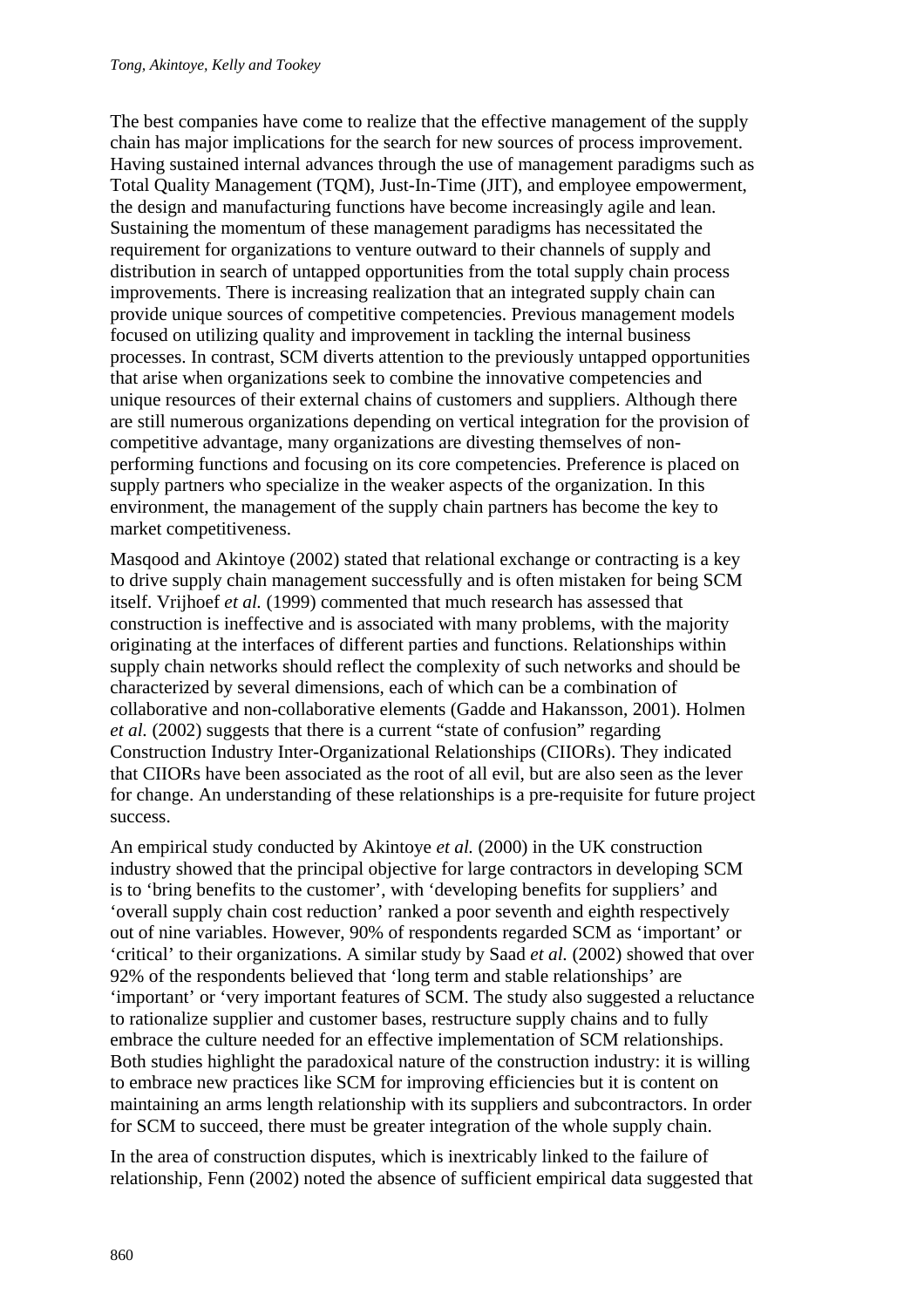

**Figure 1**: Conceptual Model of SCM Relationships

structured prediction and avoidance will be unlikely as a result. The author suggested an "aetiological approach" to construction disputes, which will help develop a mature and sophisticated research base and may help improve industry performance. Aetiology is the study of the causes. The word is derived from the Greek "aitia" (a cause) + "logos" (a discourse). A similar approach for supply chain relationships will be equally valid. An investigation into the causes of different types of supply chain relationships will be developed conceptually.

### **A CONCEPTUAL MODEL FOR SCM RELATIONSHIPS**

To fully understand the causes of the actual relationship, there must be an appreciation by the actors of the degree to which the perceived and desired relationships obscure reality. A joint effort involving discussions on the perceived and desired relationships, necessitating the integration of the input in terms of experiences and perspectives by both parties. The outcome is to enable inter-organizational supply relationships to be better understood both internally and externally. Figure 1 is a conceptual model that attempts to explain the interaction of participants within the supply chain. One of the fundamental aspects in the development of the model was the recognition that an organization's competitiveness can eventually only continue to be improved if it is recognized that intra-firm development must be combined with inter-firm development (Lamming *et al.*, 1996).

The conceptual model utilizes the concept of multiple level supply chain relationships: *Endo-level; Meso-level; and Extrinsic-level*. Endo-level relationships relate to those found "within" individual organizations of the supply chain where *Endo* is a prefix meaning 'internal', derived from the Greek *endon* which means 'within'. Meso-level relationships deal with the "interaction" between organizations in the chain. *Meso* is a prefix, derived from the Greek *mesos*, meaning 'middle'. Extrinsic-level relationships relate to the global supply chain system as a whole, addressing cultural stratifications, influencing both the individual organizations (endo-level) and the interaction between organizations (meso-level). Extrinsic means in this context, 'external'.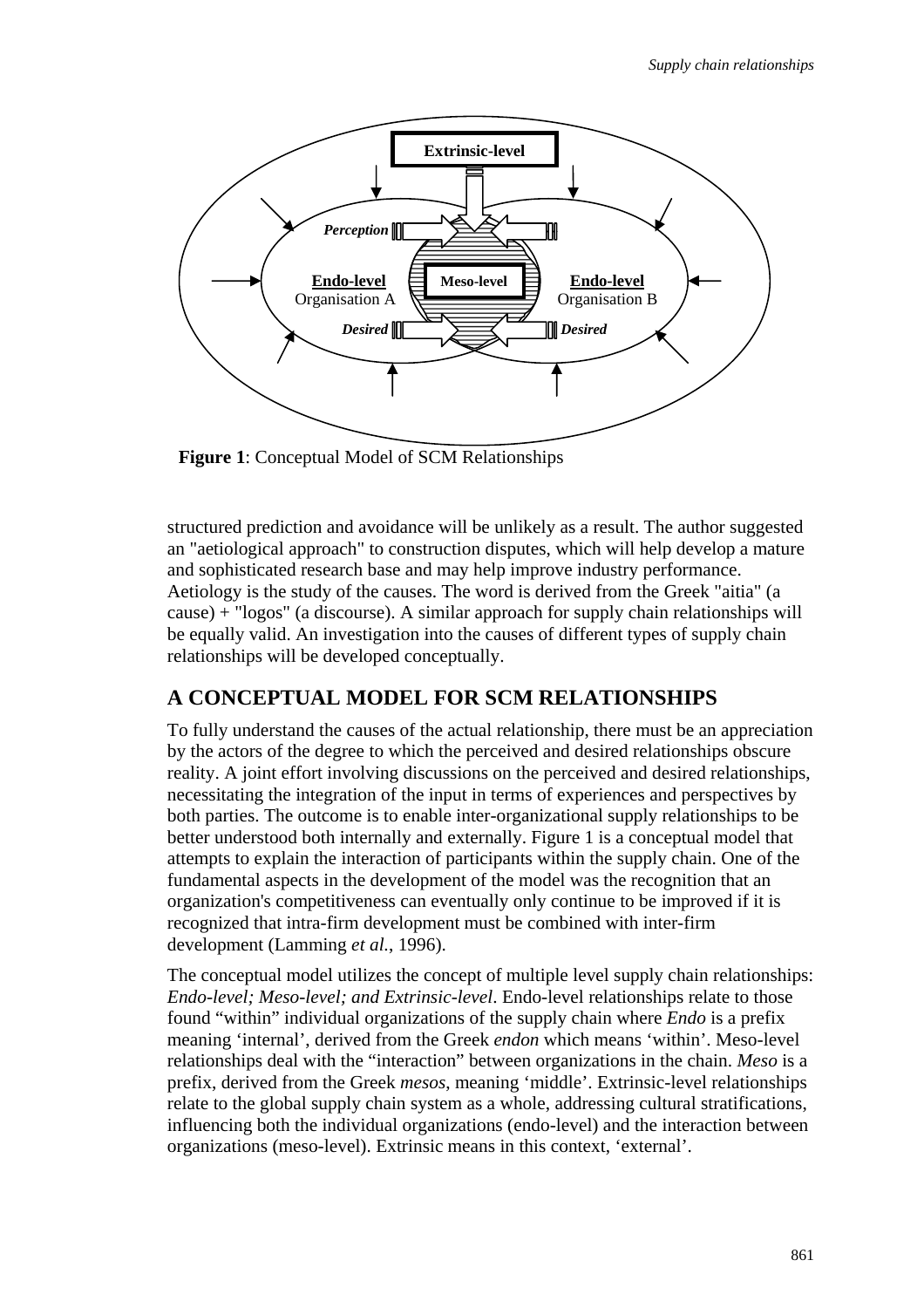



The model can be further developed from its basic state to incorporate the different types of relationships, forming a *hierarchy of relationships* (Figure 2), creating four levels of relationships: arms-length; co-operative; collaborative; and vertically integrated. The lowest level consists of the traditional 'arms-length' contractual type of relationship has been part of the culture of the construction industry. This type of relationship seeks to divide responsibilities, the method of reimbursement and the apportionment of risk (Moyses, 1991). The situation has been exacerbated by drives of 'value for money' where through competitive tender, the works are procured to the lowest-price supplier with minimal or no guarantee of future work. This causes what Williamson (1985) terms 'bounded rationality' and 'opportunism', which are associated with behavioural assumptions with regards to Transaction Cost Economics.

The recognition by central government and the construction industry has resulted in a plethora of new initiatives, such as Partnering in an attempt to improve the adversarial relations. Partnering may involve a one-off project specific alliance, or *project based partnering*, assembled at concept stage or after the award of the construction contract, relating to the next level in Figure 2, the co-operative level. It can also take the form of long-term relationships between contractors and clients, as well as between contractors and subcontractors and suppliers, which endure over a number of projects and is termed *strategic partnering,* relating to the collaborative relationships in Figure 2. In order for the highest supply chain relationship level to be achieved, there must be transparency to the relationship, almost as if the separate organizations have merged to form a single, vertically integrated organization.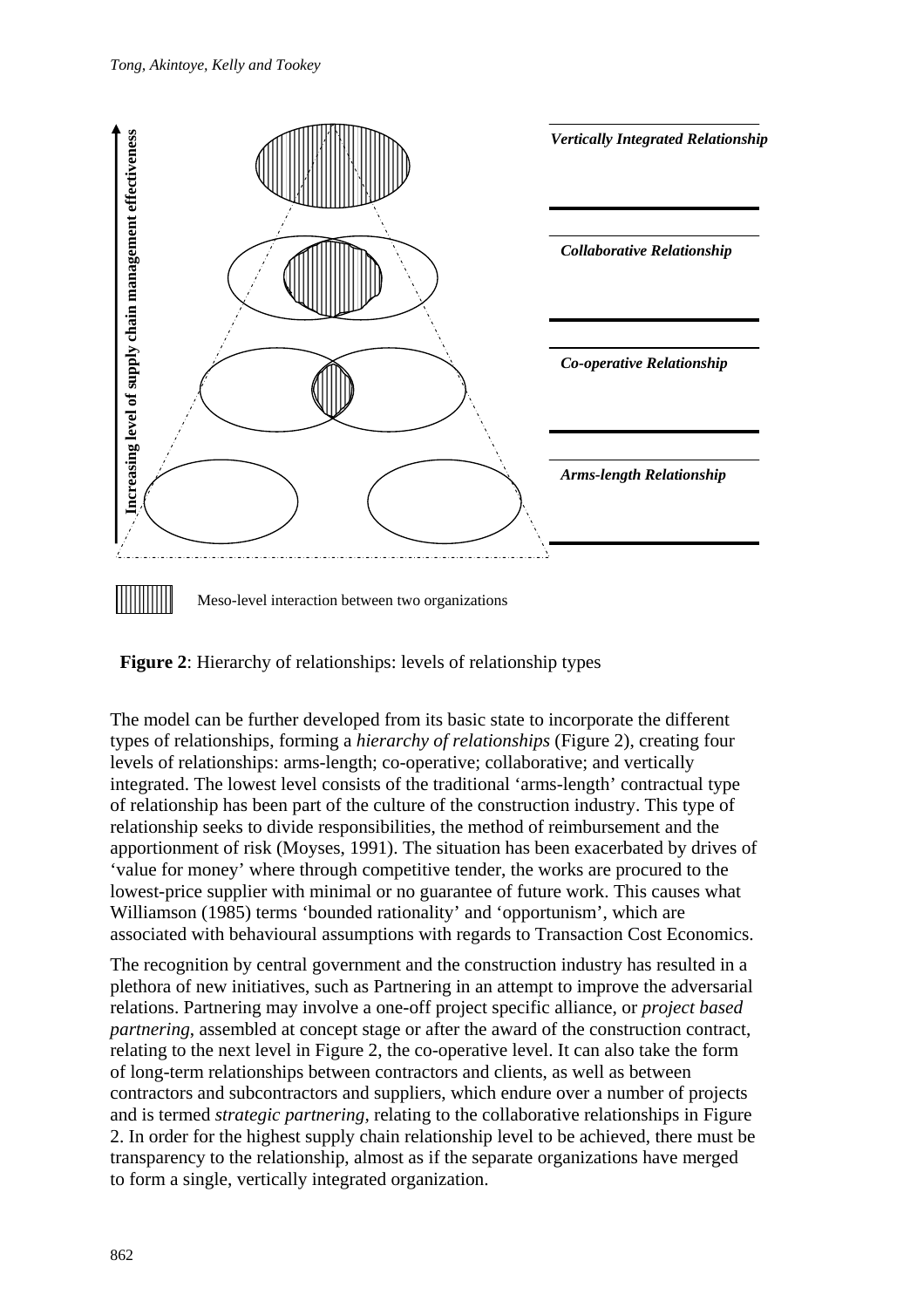## **IDENTIFICATION AND MEASUREMENT OF RELATIONSHIPS**

It is important to identify what type of supply relationship exists from the model in figure 2, in order for the relationship performance to be measured and improved. There is significant importance of rendering invisible attributes visible through measurements. The network of information in terms of relationships and organizational learning can be assumed to be present at all times implicitly. These networks are transparent or are invisible unless they are measured and transformed into some form of indicator (Santos, 1999).

The use of systematic measurement helps to detect problems as they occur, in most cases by giving an early signal that may be indicative of critical situations before they materialize into a real problem. This enables the systematic identification of root causes of relationship problems. It must be stressed that the measurement and monitoring have to be interpreted quickly and converted into meaningful solutions at the earliest possible time in order for the system to be of any significant value. The traditional functionally based structure of construction inevitably causes large cycle times between the source of the problem, detection and correction. The reasons may be due to a lack of communication or the existence of long and complex channels that in most cases produces a level of distortion in message content (Koskela, 1992).

The objectives of measuring and assessing the relationship should be:

- improve the performance of the relationship by treating it as a joint responsibility; and
- enable the participants to develop a clearer understanding of a specific buyersupplier relationship by getting both sides to: identify who influences and controls the relationship; clarify to themselves what benefits they want and feel they are actually getting from the relationship; identify mismatches between the desired type/state of the relationship and the perceptions of the actual state of the relationship.

This should allow the participants to understand the type of interaction they find most appropriate for a given situation, enabling an understanding of the essential features that are most appropriate. The fundamental outcome is to allow users to identify their most appropriate management and assessment stance towards their supplier/customer and utilize it to evaluate the allocation of resources to a specific relationship.

## **RESEARCH AIMS AND OBJECTIVES**

The subject of the paper is part of an ongoing research towards a PhD programme with the aim of developing a framework for the assessment of inter-organizational relationships as a precursor for the successful implementation of supply chain management within the construction industry, focusing on the outcomes for organizational learning and innovation. The research objectives are:

- To identify the underlying philosophy of Supply Chain Management
- To assess multi-dimensional relationships within construction supply chain networks
- To investigate the implications of different levels of supply chain relationships on organizational learning and innovation within a construction environment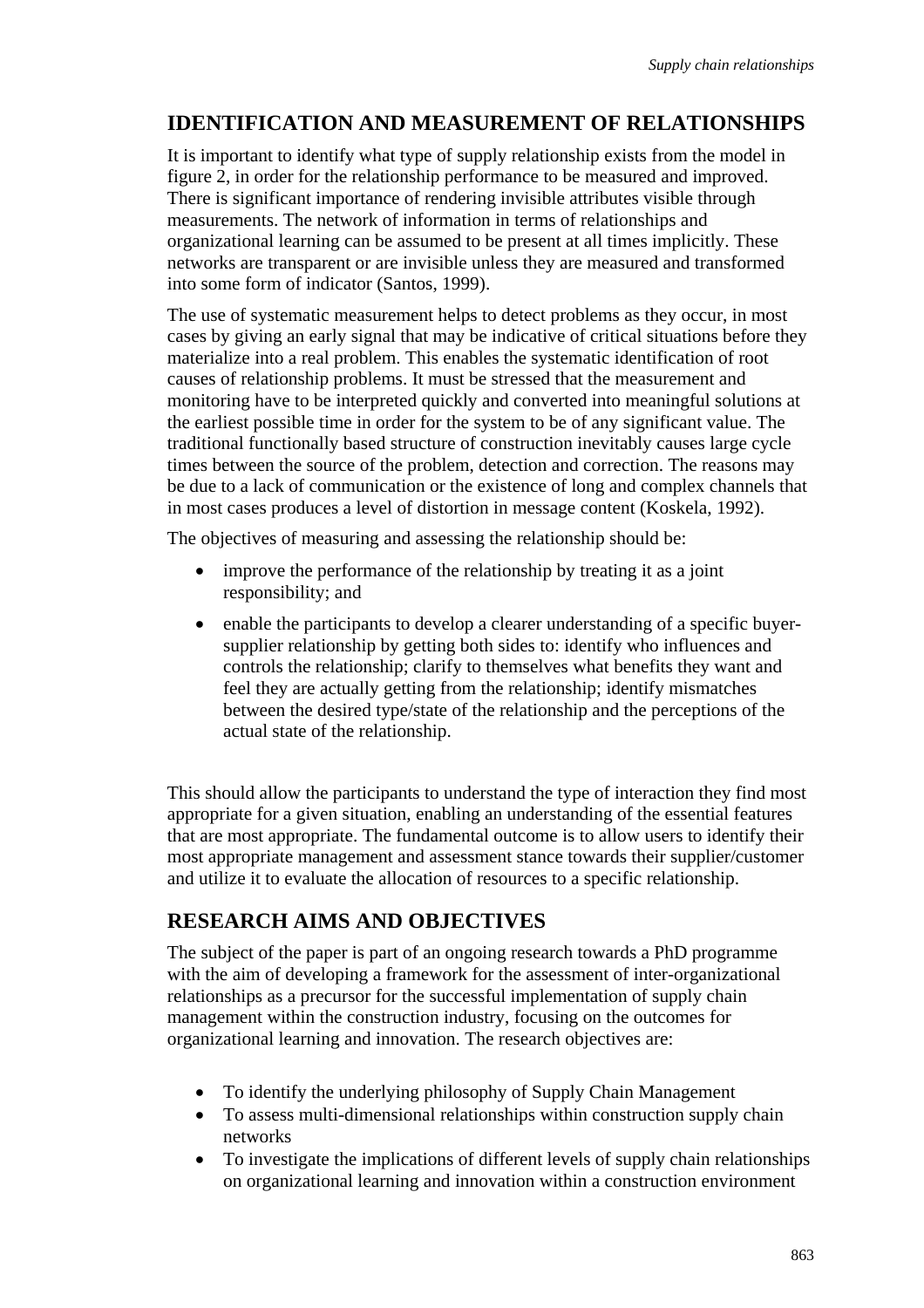- To identify the key drivers and inhibitors that impact on relationships in different forms of construction supply chain governance structures
- To develop a system to assess relationships within construction supply chains that is conducive to organizational learning and innovation.

The conceptual model presented in the paper forms the basis for the next stage of the doctoral research study and for collecting data from the following research questions:

- Are there construction practices applying relationship performance principles?
- How are these relationships measured and assessed?
- What are the main inhibitors/drivers of such systems?

### **CONCLUSIONS**

The study of inter-organizational relationship has been and still remains an important topic in different fields of research. It pre-occupies many academics and practitioners from diverse areas such as logistics, information technology, organizational theory, strategic management and industrial marketing and purchasing. In construction projects where an organization's competence is only of interest to the client if combined with the competencies of others in the project team, the ability to maintain a co-operative relationship is of strategic importance (Kornelius, 1999). The literature reviewed suggests the importance of inter-organizational relationships in terms of competitive advantage and yet there are no clear views on what forms of co-operation should be developed for this to take place. A model has been proposed, to evaluate elements of their infrastructure for inter-organizational co-operation, both for its potential competitive advantage and for their strategic importance. The model examines supply chain relationships at multiple levels and seeks to understand the causes of the actual relationship. It also acknowledges that an organization's competitiveness can eventually only continue to be improved if it is recognized that both intra-firm and inter-firm developments must be combined. The importance of the measurement of relationship performance was also highlighted and will be further examined as part of the next stage of the doctoral research study.

### **REFERENCES**

- Akintoye, A., McIntosh, G. and Fitzgerald, E. (2000) A survey of supply chain collaboration and management in the UK construction industry. *European Journal of Purchasing & Supply Management*, **6**, 159-168.
- Argyris, C. & Schon, D. (1978) *Organizational learning: a theory of action perspective*. Reading, Addison-Wesley.
- Christopher, M. (1998) Logistics and Supply Chain management: Strategies for reducing cost and improving service, 2<sup>nd</sup> edn. Financial Times Pitman, London.
- Cooper, M. C. (1994) Logistics in the Decade of the 1990's in The Logistics Handbook (Editors: Robeson, J.F. and Copacino, W.C.). The Free Press, New York.
- Ellram, L. M. (1991) Supply Chain Management: The Industrial Organization Perspective. International Journal of Physical Distribution and Logistics Management, Vol. 21, No.1, pp. 13-22.
- Fenn, P. (2002) *Why construction contracts go wrong (or an aetiological approach to construction disputes)*. Society of Construction Law, London.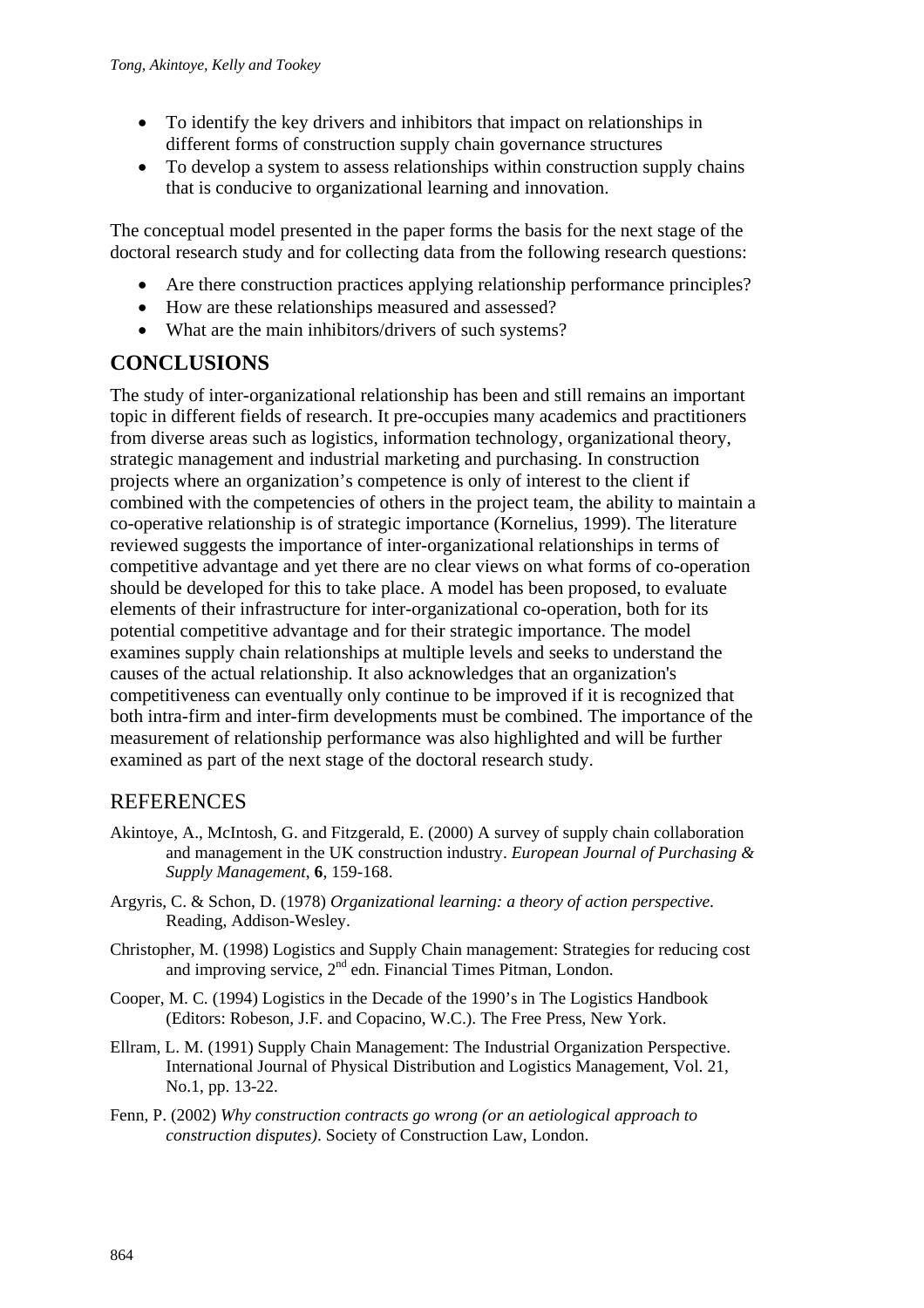- Filippini, R. (1997) Operations management research: some reflections on evolutions, models and empirical studies in OM. *International Journal of Operations & Production Management*, **17(**6), 490-497.
- Gadde and Hakansson (2001) *Supply Network Strategies*. Wiley, Chichester.
- Hamza, A., Ramdane, D. & Hibberd, P. (1999) The implication of partnership success within the UK construction industry supply chain. *In*: Ogunlana, S.O. (Ed.), *Profitable Partnering in Construction Procurement*. CIB W92 and CIB TG 23 Joint Symposium, E & FN Spon, London, UK, pp. 39-46.
- Holmen, E., van der Veen, B., and Doree, A. G. (2002) Inter-organizational relationships in construction: present lack of consensus on the matter and sources of inspiration for further research. *In*: Greenwood, D. (Ed.) *18th Annual ARCOM Conference*, 2-4 September, Northumbria University. Association of Researchers in Construction Management, Vol. 2, pp. 709-718.
- Kornelius, L. (1999) *Inter-organizational Infrastructures for Competitive Advantage*. Dissertation, Technical University of Eindhoven
- Koskela, L. (1992) *Application of the new production philosophy to construction*. Technical Report #72. Center for Integrated Facility Engineering. Department of Civil Engineering. Stanford University.
- Koskela, L. (2000) *An exploration towards a production theory and its application to construction*. VTT Publications 408, Espoo, Finland.
- LaLonde, B. (1996) Small Shipments Manage the Supply Chain. Transportation  $\&$ Distribution, Vol. 37, No. 11, p.15.
- Lamming, R. C., Cousins, P. D. and Notman, D. M. (1996) Beyond vendor assessment: Relationship assessment programmes. *European Journal of Purchasing & Supply Management*, **2(**4), 173-181.
- Langley (Jr), C.J. and Holcomb, M.C. (1992) Creating Logistics Customer Value. Journal of Business Logistics, Vol. 13, No.2 , pp. 1-28.
- Latham, M. (1994) *Constructing the Team*. HMSO, London
- London, K. and Kenley, R. (2001) An industrial organization economic supply chain approach for the construction industry: a review. *Journal of Construction Management and Economics*, **19**(8), 777-788.
- Masqood, T. and Akintoye, A. (2002) Supply chain management: More than a new name for management of relationships. *In*: Greenwood, D. (Ed.)  $18^{th}$  Annual ARCOM *Conference*, 2-4 September, Northumbria University. Association of Researchers in Construction Management, Vol. 2, 749-758.
- Mentzer, J. T. (1993) Managing Channel Relations in the  $21<sup>st</sup>$  Century. Journal of Business Logistics, Vol. 14, No. 1, p. 31.
- Moyses, B. (1991) Contract forms and strategy. In: *Guidelines for the Management of Major Construction Projects*, NEDC Construction Industry Sector Group, National Economic Development Office. HMSO, London.
- O'Brien, W.J.O., London, K., and Vrijhoef, R. (2002) Construction supply chain modelling: A research review and interdisciplinary research agenda. Proceedings IGLC-10, Gramado, Brazil. http://www.cpgec.ufrgs.br/norie/iglc10/papers/62-O'BrienEtAl.pdf
- Ross, D.F. (1998) Competing Through Supply Chain Management: Creating Market-winning Strategies Through Supply Chain Partnerships. Chapman & Hall, New York.